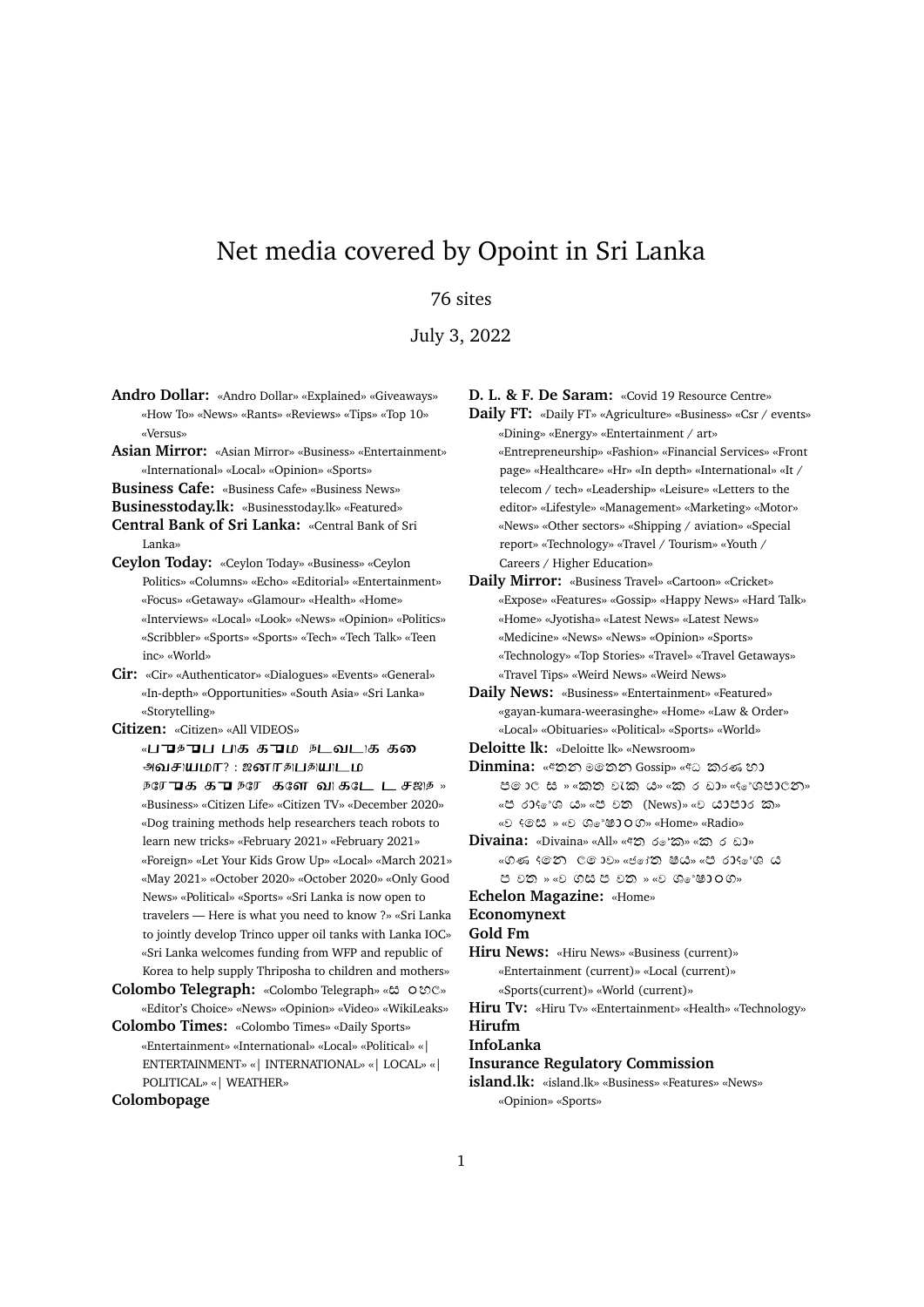**Itn News:** «අතන මහෙන» «ක ර කට » «ක ර ඩා» «කමාලව ඩ » «ජාත යන තරප වත » «<...» من الله عنه « و الله » « و الله » « و الله » و الله » و الله » و الله » و الله » و الله عنه و الله من ا «බම ාලි ව ඩ » «මතිවාදි» «මලල ක ර ඩා» «රසි බර» «೨ ಚುಲು ಬದಲ ಲಂ » «೨ ೧ ೧ ಆ ಶ್ಯ « » « » « » « లెలాను దుర ము « జందు ను « బిలు లేబ » «Home»

**JVP News:** «Home»

**Lanka Business News:** «Lanka Business News»

- «Achievements» «Apparel» «Art & Media» «Automobile» «Aviation» «Banking» «Business & Economy» «Capital Markets» «CSR» «Economy» «Education & HR» «Fashion» «Finance» «FMCG» «Healthcare» «Hotels» «Insurance» «Life Style» «Logistics» «Power & Energy» «Real Estate» «Sports» «Start-Ups» «Technology» «Transportation» «Travel & Tourism»
- **Lanka Business Online:** «Lanka Business Online»

«Agriculture» «Apparel» «Aviation»

- «Banking and Finance» «Bills & Bonds» «Budget»
- «Commodity» «Companies» «Companies» «Defense»
- «Economy» «Economy & Markets» «Elections»
- «Environment» «Forex» «General Services» «In Pictures»
- «Industry» «Insurance» «LBO Events» «LBO Fireside Chat»
- «LBO TV» «LBR LBO Brand Summit»
- «LBR LBO Brand Summit» «LBR LBO CEO Forum»
- «LBR LBO CEO Forum» «LBR LBO Debrief»
- «LBR LBO Debrief» «LBR LBO Enterprise Summit»
- «LBR LBO Enterprise Summit»
- «LBR LBO Infrastructure Summit»
- «LBR LBO Infrastructure Summit» «Legal» «Logistics» «Markets» «Money» «Opinion» «Other» «People» «Petroleum» «Policy» «Politics» «Politics» «Power» «Real Estate & Construction» «Shipping and Transport» «South Asia» «Special Reports» «Sports» «Technology» «Top Gear» «Tourism» «Trade» «Watch Tower» «World»
- **Lanka Image:** «Featured» «International» «Local» «News» «Security» «Sports»
- **Lanka News Web (LNW):** «Lanka News Web (LNW)» «Art» «Business» «Exclusive» «Featured» «Foreign» «Gossip» «Human rights» «News» «Press Release» «Regional News» «Special News» «Sport»

### **Lanka Woman**

 $Lankadeepa:$  «Lankadeepa» «අපරාධ» «ආර එක 0 0 600» « 86 0 00000 0» « 00 6» « 00 6 » « » « » « » «කත වැක ය» «කරළ ය<sub>ේ</sub> පලරළ » «කාට න » «කාල න» «ක ව භ ඇක ම» «ග ර භ ව ග රහය» «ජෝතු ෂය» «ටය ම ස ද්ේ.තු .» «තු තු තු අතු තු» «'ది) සිරණ ගි ණසි "කිර» «'ది) රණ» «දිකි) ණ»

«ೇಿ 'ශපාලන» «ೇಿ 'ශපාලන» «නැගමණහ ර» «පාර ල ම න ක ව» «බස නාහ ර» «ම 0 පමත» «මධ යම» «මහ ප වර ව» «ම0ධ ය හම ව» «රට සහ » « » « » « » «ව යාපාර කව ත ත » «ව ශ**්ෂා** 00» «ව ඩ ය<sub>ෝ»</sub> «සෑ ෑ) හම ම» «සබරගම ම» «සය රමන එතමර» « ಜುಲ ಠ ದದು» « ಜುಲ ಠ ದದು» « ಜಿಂ'ದು 6 » « » «Being Human» «Daily News Roundup» «Danu ແລ້ວ ເມີນ (» «Food Mania with Thamod» «Gaming with Rey» «In Conversation with Hirushi Jayasena» «Lankadeepa Events» «Lankadeepa Online» «Look Who's Talking» «My Fitness Routine» «PlainT with Sulo» «Political with Bhoomi Harendra» «What's In My Bag»

### **Lankapuvath**

- **Lankatruth:** «Lankatruth» «Cat=2» «Cat=3» «Cat=4» «Cat=5» «Cat=57» «Cat=58» «Cat=6» «Cat=68» «Covid-19» «Economy» «Education» «Environment» «Health» «Lead News» «Page\_id=17321» «Sport» «World News»
- **Life.lk:** «Life.lk» «Beauty» «Bossing It» «Events» «Health & Wellness» «Interviews» «Ms. Confidential» «Oh! Colombo» «Reviews» «Videos»
- **Lmd Ik:** «Lmd Ik» «Business Affairs» «Cover Stories» «Current Affairs» «Editorials» «Financial Profiles» «Have Your Say» «LMD Biztalk» «LMDtv» «Media Releases» «ONLINE FEATURES» «Opinion Polls» «Partner News» «Top Shelf»
- **Mawbima:** «Mawbima» «९९ 85 » «९९ 8 % 890 %» «ඉර දා-ප වත » «කත වැක ය» «කත වැක ය» «කත වැක ය» «කත වැක ය» «කත වැක ය» «ක ර ඩා» «කාට න » «තර පත » «තාක ෂණ» «ೇೂ ಅಂತಾಯ ಅಂತಾ ಸಾರ್ವಾಲ್ ಅಂತಾ ಅಂತಾ ಅಂತಾ ಅಂತಾ ಸಿ « D 0 0» « D (e'G d » « D 0 % « C 0 0 0 % » « Bro » «Business» «East» «Galaxy» «Her» «Horoscope» «Matrix» «Mystery» «Myth» «North» «Play» «South» «View All» «View All» «West»
- **Mfa:** «Mfa» «COVID-19 Updates» «Foreign Secretary» «H.E. the President» «Hon. Minister» «Hon. Prime Minister» «Hon. State Minister» «Media Briefings» «Media Statements» «Ministry News» «Mission News» «News From Other Sources» «Other»
- **Ministry of Defence:** «Ministry of Defence» «Archives» « *B***LD**)  $\psi$  » « ε Ο ε Ο ε Ο ε ω - «Latest News » «News Updates» **Ministry of Justice**
- **Ministry of Transport:** «2015 » «Ministry of Transport English» «Ministry of Transport Tamil»
- **Ministry of Youth & Sports:** «Ministry of Youth & Sports» «Our Sports» «Press Releases, News and Events» **MoF Portal**